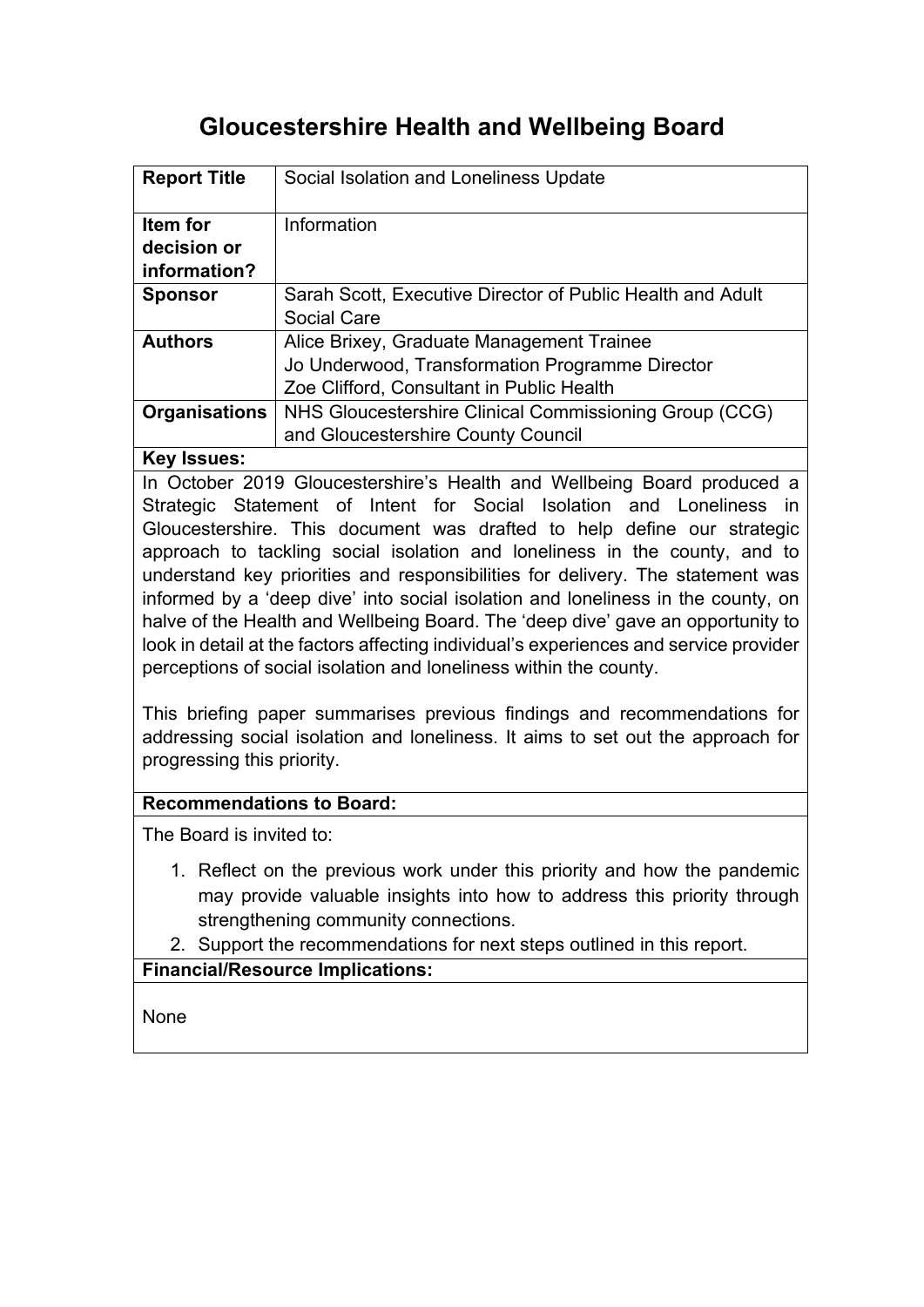## **Social Isolation and Loneliness Update**

## **1. Background**

Social isolation and loneliness is one of the seven priorities of the Health & Wellbeing Strategy. In Gloucestershire we have a recognised commitment "to be a county where the importance of Gloucestershire's social infrastructure to grow connectivity and community cohesion is understood and acted upon, and in which loneliness and social isolation are recognised openly as something likely to affect us all".

In October 2019 Gloucestershire's Health and Wellbeing Board produced a Strategic Statement of Intent for Social Isolation and Loneliness in Gloucestershire. This document was drafted to help define our strategic approach to tackling social isolation and loneliness in the county, and to understand key priorities and responsibilities for delivery. The statement was informed by a 'deep dive' into social isolation and loneliness in the county, on halve of the Health and Wellbeing Board. The 'deep dive' gave an opportunity to look in detail at the factors affecting individual's experiences and service provider perceptions of social isolation and loneliness within the county.

This briefing paper summarises previous findings and recommendations for addressing social isolation and loneliness. It aims to set out the approach for progressing this priority.

## **2. Definitions**

When considering social isolation and loneliness, it is important to note they are not the same thing:

- **Social isolation** is defined as 'an objective state determined by the quantity of social relationships and contacts between individuals, across groups and communities.'
- **Loneliness** can be defined as 'a subjective state, based on a person's emotional perception of the number and/or quality of social connections they need compared to what is currently being experienced'.

Therefore, it is possible for an individual to be socially isolated without feeling lonely, or conversely feel lonely without being socially isolated. It is also recognised that people do not need to be on their own to experience loneliness or social isolation.

## **3. Evidence base**

National Research:

- The Campaign to End Loneliness has compiled research which shows that individuals who are experiencing loneliness:
	- Access GP appointments more than those who are not lonely (Cohen, 2006)
	- Are higher users of medication (Cohen, 2006)
	- Have a higher risk of falls and increased risk factors for long term care (Cohen, 2006)
	- Enter into residential or nursing care at an earlier stage (Russell et al, 1997)
	- Are more likely to access emergency care services independent of chronic illness (Geller, Janson, McGovern and Valdini, 1999)
- The relationships we have with our friends, family, neighbours and colleagues are, for many of us, the most important things in our lives.
- There is a strong link between having meaningful social connections and living a healthy and fulfilled life.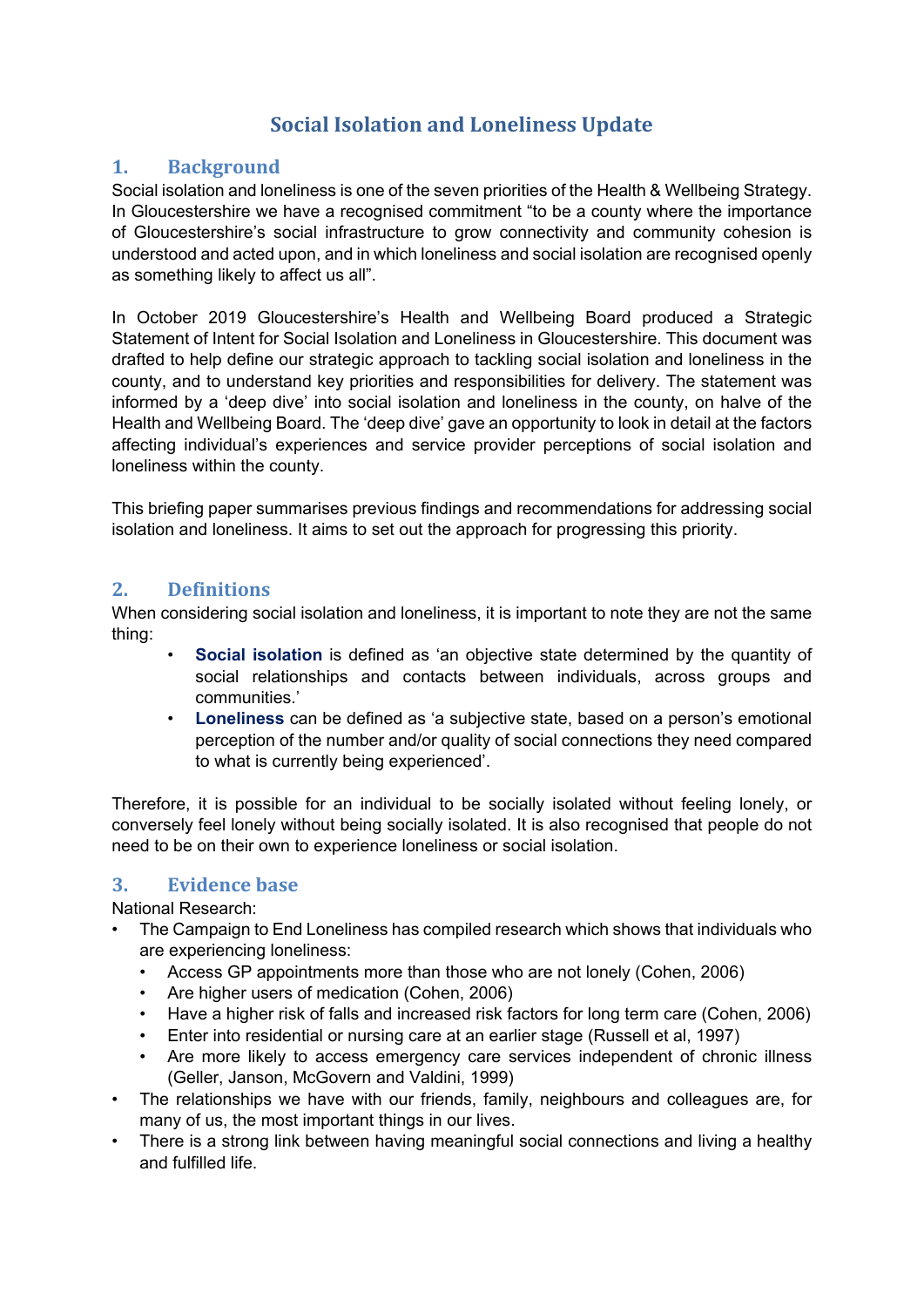- It is stated that loneliness is as damaging to our physical health as smoking (Holt-Lunstad *at al*, 2015).
- Having connected communities leads to a more thriving, productive society.
- Loneliness can affect anyone from teenagers and young adults to new parents, carers, and the recently bereaved, from students starting university to older people and those with disabilities, from those moving to a new area of the country or arriving into the country from abroad.
- However, there are number of predictable life events (transition points) that can result in social isolation and loneliness.

#### Local Evidence

- The Community Wellbeing Survey, carried out in July 2017, reported '38% of all respondents feel lonely at times, and loneliness is highest in those with a mental health issue, a long term illness and/or a learning disability'.
- The Barnwood Trust (2015) undertook a study in Gloucestershire and found that increasing social isolation is a particular problem for older residents. Respondents aged 85+ reported that they had little social contact; the respondents in this age group also indicated that they would have nobody to call on should they be ill and in need of help (17%). More than a third of residents in the older age bands said that they "were unable to access all the services they would like to in their local area".
- Gloucestershire's 'deep dive' highlighted several themes and priorities for managing social isolation and loneliness in the county. These included:
	- **Personal preference** taking a person-centred approach and recognising the different individual or targeted population needs.
	- **Family and friends** supporting people to interact with friends and family via technology
	- **Rurality and connections with neighbours** strengthening community networks, skills and community resources.
	- **Sustainable communities** this included encouraging volunteering and raising the profile of this agenda
	- **Transport**
	- **Environment** making use of the resources around us to facilitate connections.

## **4. The impact of COVID-19**

Since the publication of the 'deep dive' and strategic statement of intent, there has been the COVID-19 pandemic. This will have has a significant impact on social connectedness over the last two years. However, we do not have a detailed enough understanding of what these shifts are and where they have been most acutely experienced in the county at this time. The pandemic resulted in a rich wealth of community-based work (both services and groups) bringing people together. Supporting individuals and communities to foster healthy connections fundamental in our response to the pandemic and how we recover from this. The value of connected communities widely recognised in relation to health and wellbeing.

Although the previous priorities and recommendations from the deep dive hold some value, we note that they are largely functional in nature. More recent learning from other areas and observations during the pandemic suggests that a more beneficial way of understanding and positively affecting experiences of social isolation and loneliness is to adopt a strengths-based, value approach that instead looks at opportunities to create, improve and bolster community and individual connectedness.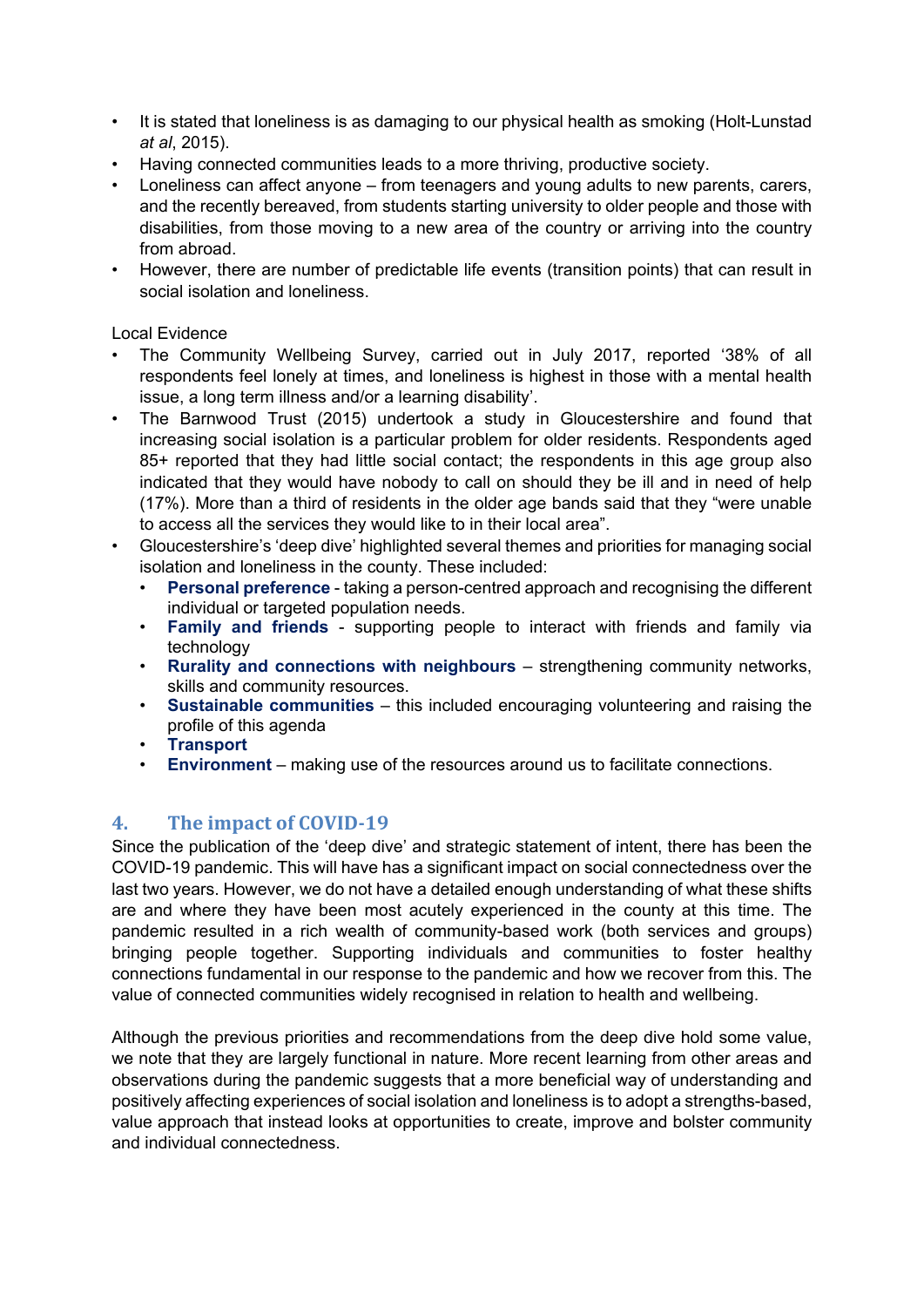## **5. Approaches in other areas**

#### Using a framework approach

Applying community-centred approaches to health and strengthening social networks can play an important role in reducing social isolation and loneliness. A framework has been developed by the Campaign to End Loneliness which suggests using a strategic approach with community assets to understand the needs of those experiencing loneliness. This strategic approach allows an area to identify a range of opportunities and target those who are experiencing loneliness

#### *Fig 1: Framework from the Campaign to End Loneliness.*

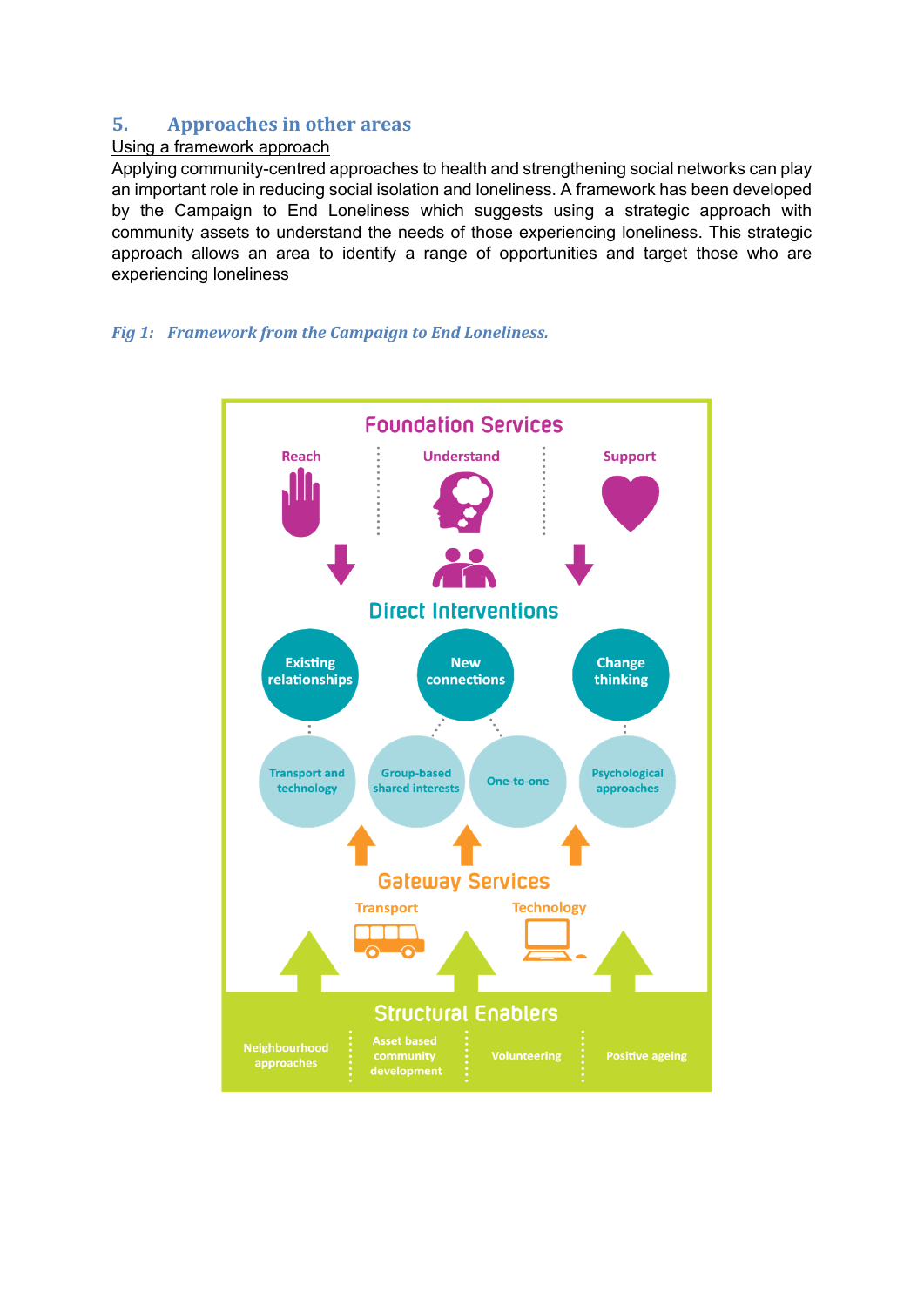#### Shifting a focus to the structure aspects which promote connections

It was identified that in Portsmouth there had been a focus on a functional type of approach to create buffers against the negative impact of social isolation, including signposting to services like befriending groups, but that these functional interventions had not been entirely successful. Alongside these functional interventions Portsmouth worked to embed a structural approach that actively sought to promote natural social integration and move towards preventive care. The Portsmouth Playbook approach goes beyond statutory service provision for the socially isolated and instead endeavours to facilitate meaningful relationships in communities through sports and recreation, faith groups, volunteering, and civic participation.

#### *Fig 2: Portsmouth's identification of functional and structural aspects to tackling social isolation and loneliness*

**Functional aspects create a buffer** against the negative impacts of social isolation and loneliness

- · Befriending services
- Support groups
- Bereavement counselling
- Day centres
- Received health and care services e.g. mental health, addictions etc.
- Safeguarding and family conferencing

**Structural aspects promote and** sustain the degree of natural social integration

- · Breakfast clubs
- · Faith groups
- Sports and recreation
- Employment
- Volunteering
- Civic participation
- **Social media**
- Men in sheds

## **6. Next Steps for Gloucestershire**

As addressed above, we do not need a 'loneliness response' but a community one that offers opportunities for the creation and development of meaningful relationships. Instead of adopting a deficit approach we would instead like to focus on where we, as a county, can add value. By making space for structural aspects that promote natural social integration and community connectedness, we can start to move towards addressing social isolation and loneliness through asset-building and community cohesion.

We recognise that there is already good practice for community cohesion and connectedness the county, with communities and community organisations actively investing in boosting and bolstering social connections and meaningful relationships. We want an approach to social and community connectedness to be place-based, informed by both data and individual and community stories. We aim to support the continued investment and understanding of existing services, groups and initiatives, and believe the strategic approach to building social connectedness should focus on individual and community empowerment and asset-building.

Recommended next steps include:

• Use a strengths-based approach to focus on connecting people and communities.